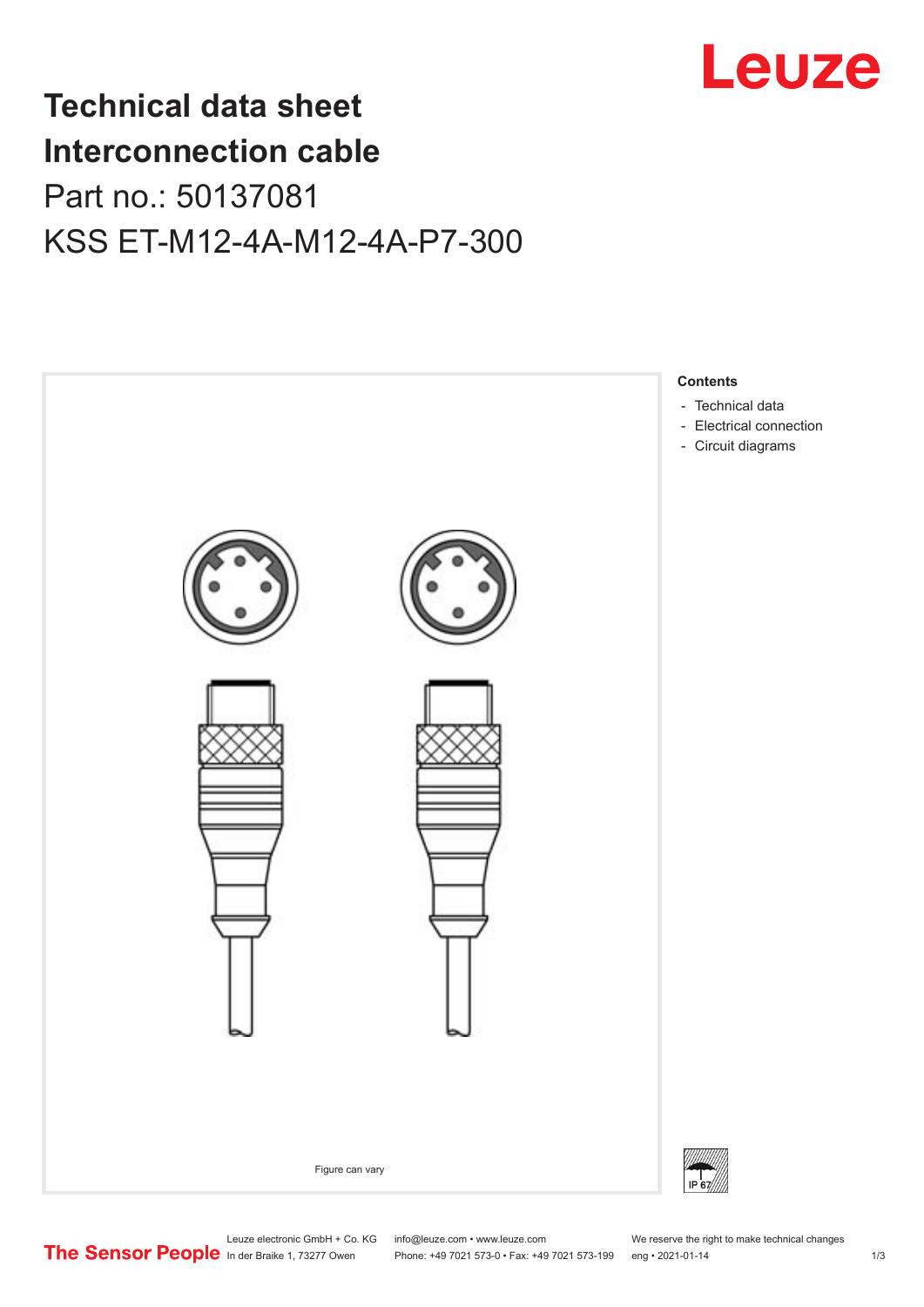## <span id="page-1-0"></span>**Technical data**

# Leuze

| <b>Basic data</b>                            |                                                                                                                                                                                                                                | <b>Mechanical data</b>                     |
|----------------------------------------------|--------------------------------------------------------------------------------------------------------------------------------------------------------------------------------------------------------------------------------|--------------------------------------------|
| <b>Suitable for interface</b>                | Ethernet                                                                                                                                                                                                                       | <b>Width across flats</b>                  |
|                                              |                                                                                                                                                                                                                                | <b>Bending cycles</b>                      |
| <b>Electrical data</b>                       |                                                                                                                                                                                                                                | Bending radius, fle                        |
|                                              |                                                                                                                                                                                                                                | Bending radius, st                         |
| Performance data<br><b>Operating voltage</b> | 60 V DC                                                                                                                                                                                                                        | <b>Environmental d</b>                     |
|                                              |                                                                                                                                                                                                                                |                                            |
| Connection                                   |                                                                                                                                                                                                                                | <b>Ambient temperatu</b><br>flexible use   |
| <b>Connection 1</b>                          |                                                                                                                                                                                                                                | <b>Ambient temperatu</b><br>stationary use |
| <b>Type of connection</b>                    | Connector                                                                                                                                                                                                                      |                                            |
| <b>Thread size</b>                           | M <sub>12</sub>                                                                                                                                                                                                                | <b>Certifications</b>                      |
| <b>Type</b>                                  | Male                                                                                                                                                                                                                           | Degree of protectio                        |
| No. of pins                                  | 4-pin                                                                                                                                                                                                                          |                                            |
| <b>Encoding</b>                              | D-coded                                                                                                                                                                                                                        | <b>Classification</b>                      |
| Version                                      | Axial                                                                                                                                                                                                                          | <b>Customs tariff nun</b>                  |
|                                              |                                                                                                                                                                                                                                | eCl@ss 5.1.4                               |
| <b>Connection 2</b>                          |                                                                                                                                                                                                                                | eCl@ss 8.0                                 |
| <b>Type of connection</b>                    | Connector                                                                                                                                                                                                                      | eCl@ss 9.0                                 |
| <b>Thread size</b>                           | M12                                                                                                                                                                                                                            | eCl@ss 10.0                                |
| <b>Type</b>                                  | Male                                                                                                                                                                                                                           | eCl@ss 11.0                                |
| No. of pins                                  | 4-pin                                                                                                                                                                                                                          | <b>ETIM 5.0</b>                            |
| Encoding                                     | D-coded                                                                                                                                                                                                                        | <b>ETIM 6.0</b>                            |
| <b>Version</b>                               | Axial                                                                                                                                                                                                                          | <b>ETIM 7.0</b>                            |
|                                              |                                                                                                                                                                                                                                |                                            |
| <b>Cable properties</b>                      |                                                                                                                                                                                                                                |                                            |
| <b>Number of conductors</b>                  | 4 Piece(s)                                                                                                                                                                                                                     |                                            |
| Wire cross section                           | $0.34 \, \text{mm}^2$                                                                                                                                                                                                          |                                            |
| <b>AWG</b>                                   | 22                                                                                                                                                                                                                             |                                            |
| Sheathing color                              | Green                                                                                                                                                                                                                          |                                            |
| <b>Shielded</b>                              | Yes                                                                                                                                                                                                                            |                                            |
| Silicone-free                                | Yes                                                                                                                                                                                                                            |                                            |
| Cable design                                 | Interconnection cable                                                                                                                                                                                                          |                                            |
| Cable diameter (external)                    | 6.7 mm                                                                                                                                                                                                                         |                                            |
| Cable length                                 | 30,000 mm                                                                                                                                                                                                                      |                                            |
| <b>Sheathing material</b>                    | <b>PUR</b>                                                                                                                                                                                                                     |                                            |
| <b>Wire insulation</b>                       | <b>PP</b>                                                                                                                                                                                                                      |                                            |
| <b>Traverse rate</b>                         | Max. 3.3 m/s with horiz. traverse path of<br>5m and and max, acceleration of 2m/s <sup>2</sup>                                                                                                                                 |                                            |
| Suitability for drag chains                  | Yes                                                                                                                                                                                                                            |                                            |
| Properties of the outer sheathing            | Free of CFC, cadmium, silicone, halogen<br>and lead, matt, low-adhesion, abrasion-<br>resistant, easily machine-processable                                                                                                    |                                            |
| Resistance of the outer sheathing            | Hydrolysis and microbe resistant, good<br>oil, gasoline and chemical resistance in<br>accordance with VDE 0472 part 803 test<br>B, flame retardant in accordance with UL<br>1581 VW1 / CSA FT1 / IEC 60332-1,<br>IEC 60332-2-2 |                                            |

#### **Width across flats** 13 mm **Bending cycles** 2,000,000 Piece(s) **Bending radius, flexible laying, min.** One-time min. 5 x cable diameter **Bending radius, stationary laying, min.** One-time min. 5 x cable diameter **Environmental data Ambient temperature, operation, flexible use** -20 ... 60 °C **Ambient temperature, operation, stationary use** -20 ... 60 °C **Certifications Degree of protection IP 67 Classification Customs tariff number** 85444290 **eCl@ss 5.1.4** 27279201 **eCl@ss 8.0** 27279218 **eCl@ss 9.0** 27060311 **eCl@ss 10.0** 27060311 **eCl@ss 11.0** 27060311 **ETIM 5.0** EC001855 **ETIM 6.0** EC001855 **ETIM 7.0** EC001855

## **Electrical connection**

#### **Connection 1**

| Type of connection | Connector |
|--------------------|-----------|
| <b>Thread size</b> | M12       |
| <b>Type</b>        | Male      |
| No. of pins        | 4-pin     |
| Encoding           | D-coded   |
| Version            | Axial     |
|                    |           |

Leuze electronic GmbH + Co. KG info@leuze.com • www.leuze.com We reserve the right to make technical changes<br>
The Sensor People in der Braike 1, 73277 Owen Phone: +49 7021 573-0 • Fax: +49 7021 573-199 eng • 2021-01-14 Phone: +49 7021 573-0 • Fax: +49 7021 573-199 eng • 2021-01-14 2 73